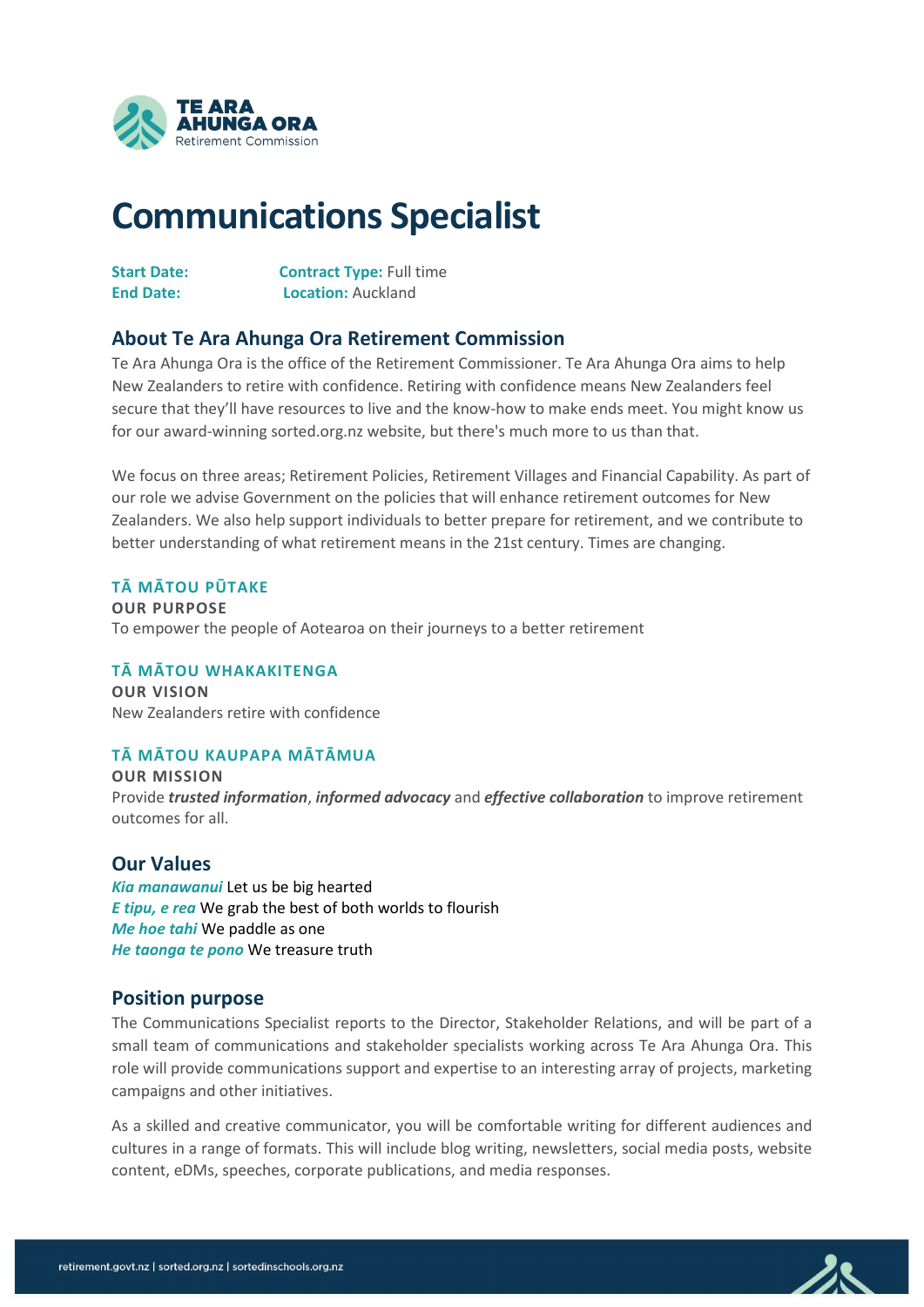This is a highly collaborative role working across the organisation, identifying great story opportunities to pitch to media, as well as tailoring these ideas into content to be used across Te Ara Ahunga Ora and Sorted's owned channels. It requires a high level of agility, understanding of the New Zealand media landscape, consumer motivations and needs, respect for the requirements of government accountability, and a passion for fostering a happy internal culture.

# **Key aspects of the role include**

- Editorial and content development for Te Ara Ahunga Ora and Sorted
- Development of key messaging, and FAQ content
- Communications planning for owned and earned channels
- Media liaison
- Implement SEO and analytics insights into digital content
- Supports social media community management for Sorted and Te Ara Ahunga Ora
- Assists in the publication and release of corporate reports, and research and policy papers.

## **Working relationships**

| <b>Reports to:</b>             | Director, Stakeholder Relations               |
|--------------------------------|-----------------------------------------------|
| <b>Member of:</b>              | Stakeholder relations and communications      |
| Direct reports:                | Nil                                           |
| <b>External relationships:</b> | NZ media, external partners.                  |
| Internal relationships:        | Works collaboratively across the organisation |

# **Responsibilities and accountabilities**

| <b>Pillar</b>              | <b>Responsibilities</b>                                                                                                                                                                        |
|----------------------------|------------------------------------------------------------------------------------------------------------------------------------------------------------------------------------------------|
| <b>Trusted Information</b> | Excellent writing skills, with the ability to strip away jargon from<br>sometimes complex financial language to present them in an appropriate<br>way to media and relevant audiences          |
|                            | Write website content, social, engaging edms, media releases, media<br>briefs, backgrounders, fact sheets, opinion pieces, questions and answers,<br>key messages, information kits, and blogs |
|                            | Contribute to marketing communications planning for Sorted                                                                                                                                     |
|                            | Contribute to corporate communications planning, including developing<br>PR initiatives, publications and releases                                                                             |
|                            | Support social media community management                                                                                                                                                      |
|                            | Utilise in-house personal finance, behavioural science and culturally<br>competent subject matter expertise to ensure factual and motivating<br>content                                        |
|                            | Uphold style and brand guidelines, ensuring consistent tone of voice for<br>content across all internal and external communications                                                            |
|                            | Leverage data insights to help inform and develop content and<br>continuously improve the content created for all communications.                                                              |

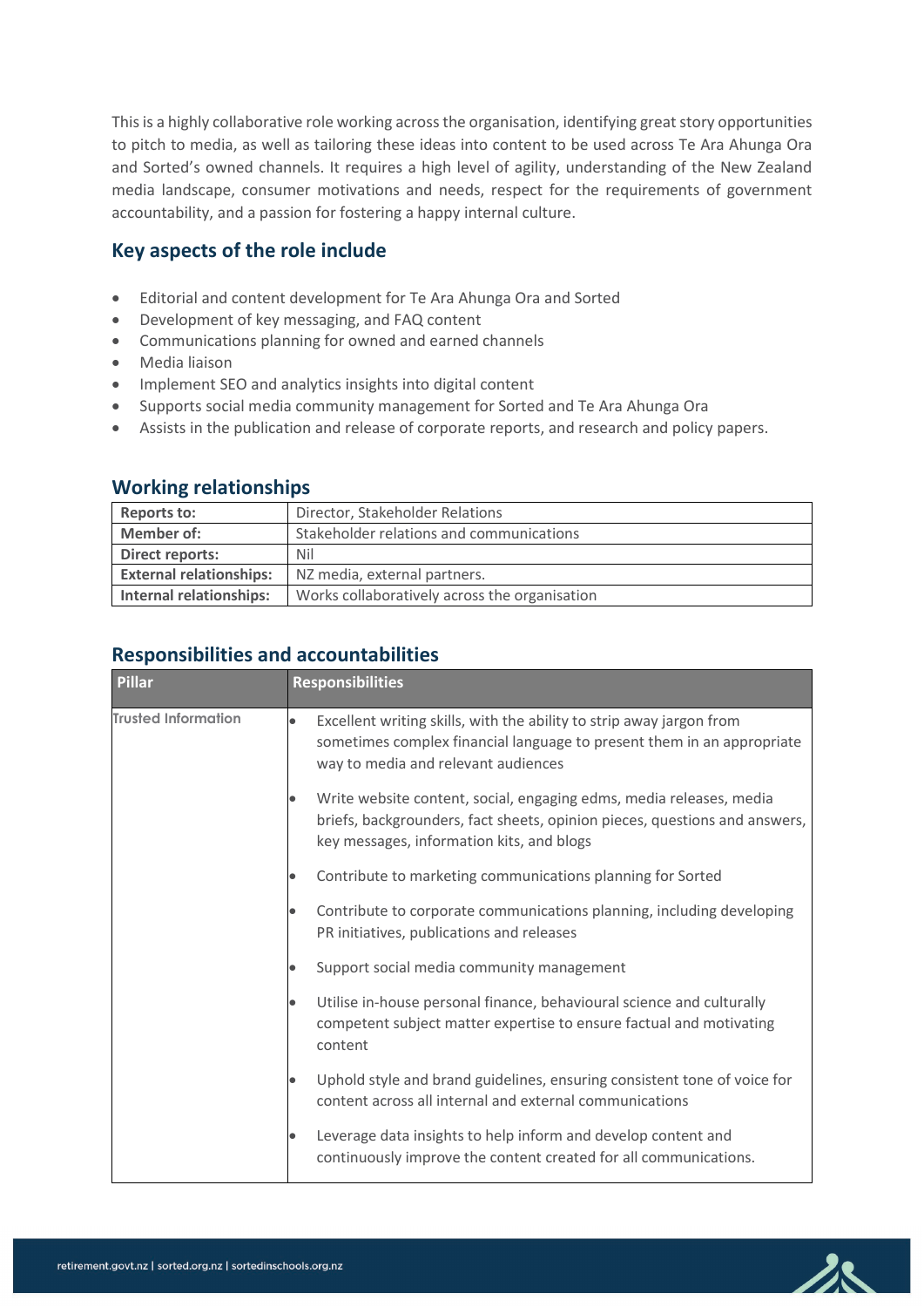|                                                                                                        |           | Maintain an up-to-date awareness of the financial capability and<br>retirement environment as reflected in the New Zealand news agenda,<br>political activity and stakeholder views |
|--------------------------------------------------------------------------------------------------------|-----------|-------------------------------------------------------------------------------------------------------------------------------------------------------------------------------------|
|                                                                                                        |           | Incorporate Te Reo and Te Ao Māori into internal and external<br>communications.                                                                                                    |
|                                                                                                        |           | Take guidance from the Director, Stakeholder Relations on media liaison.                                                                                                            |
| <b>Effective Collaboration</b><br>(external)                                                           |           | Works with Director, Stakeholder Relations to implement earned media<br>and publicity, working with key internal stakeholders                                                       |
|                                                                                                        | $\bullet$ | Work across the team to develop content and engagement plan for<br>external conferences, events and other relevant activity.                                                        |
|                                                                                                        |           | Develop and implement communication plans for a variety of projects and<br>programmes, including publications, website content, edms and<br>engagement plans for events.            |
|                                                                                                        |           | Build good relationships with media and key industry stakeholders.                                                                                                                  |
| <b>Effective Collaboration</b><br>(internal)<br>Safety, Health and<br><b>Wellbeing (all positions)</b> | $\bullet$ | Ability to effectively operate and influence across all levels of the<br>organisation.                                                                                              |
|                                                                                                        |           | Actively participates in team and organisation wide meetings and events                                                                                                             |
|                                                                                                        | $\bullet$ | Facilitates open communication and listens to feedback and input from<br>other team members                                                                                         |
|                                                                                                        |           | Demonstrate a commitment to and respect for the Treaty of Waitangi and<br>incorporate this into every aspect of work                                                                |
|                                                                                                        |           | Acknowledges other team members' skills, experience, knowledge,<br>creativity, and contributions                                                                                    |
|                                                                                                        |           | Identifies improvement opportunities and collaboratively develops and<br>implements solutions, seeking others' ideas and suggestions                                                |
|                                                                                                        |           | Understands diversity - cultural differences, gender, multiple viewpoints,<br>special interest groups and age differences.                                                          |
|                                                                                                        |           | Take reasonable care of own health and safety and ensure that actions<br>don't cause harm to yourself or others                                                                     |
|                                                                                                        |           | Te Ara Ahunga Ora is 100% COVID vaccination workplace - as part of the<br>public service there is an expectation that all employees should be<br>vaccinated.                        |
|                                                                                                        |           | Comply with any reasonable instructions, policies or procedures on how<br>to work in a safe and healthy way                                                                         |
|                                                                                                        |           | Rectifying minor health and safety issues where authorised and safe to do<br>SO.                                                                                                    |
|                                                                                                        |           | Reporting any hazards including unsafe conditions, equipment or<br>practices, as soon as practicable.                                                                               |

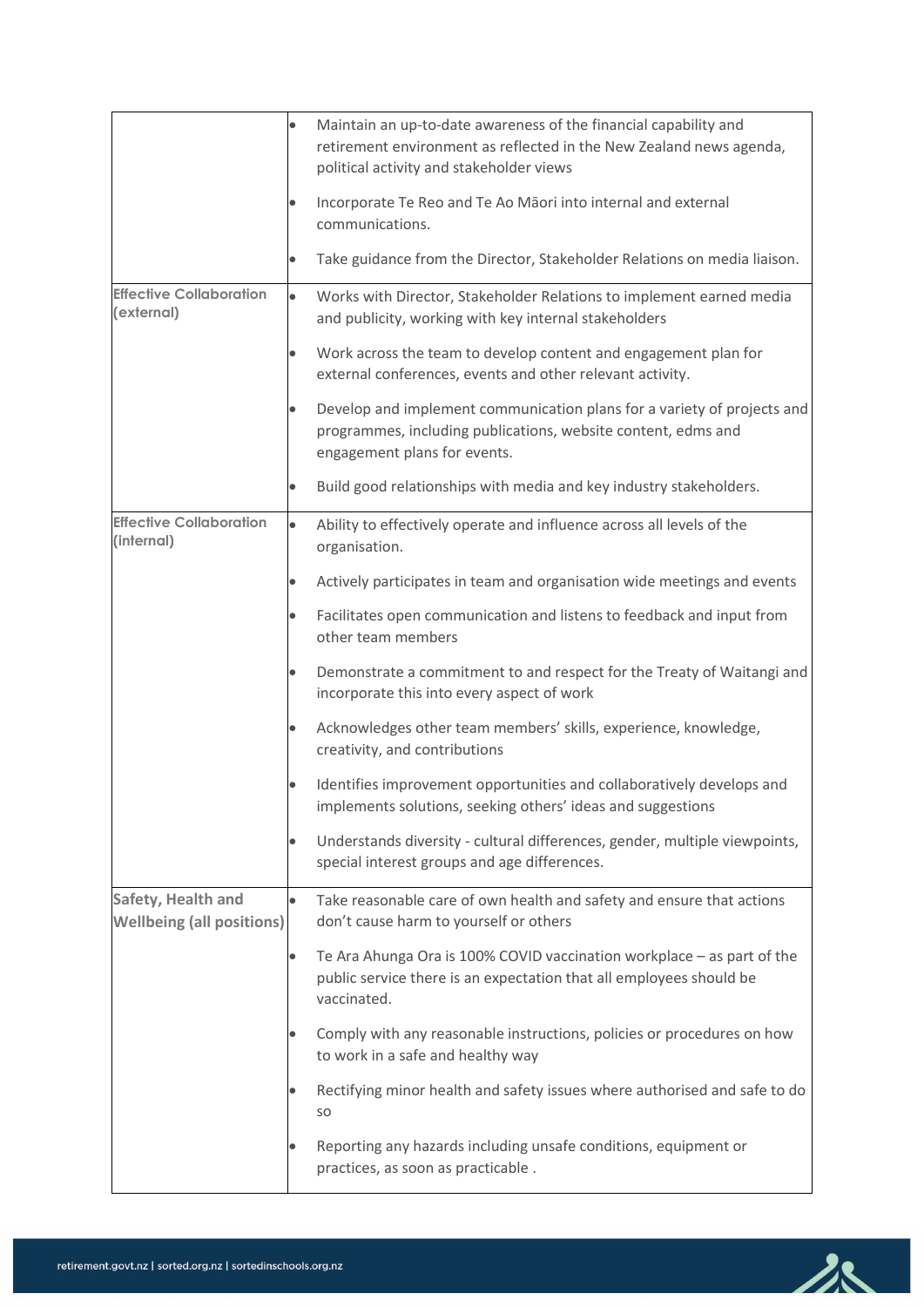|  | Ensure not under the influence of alcohol, drugs or medication which<br>affects your ability to perform duties safely or efficiently |
|--|--------------------------------------------------------------------------------------------------------------------------------------|
|  | Report any incidents or injuries sustained while working and seeking<br>appropriate first aid                                        |
|  | Ensuring all health and safety equipment is used correctly.                                                                          |

# **Essential skills and experience**

- Team player General attitude and conduct reflects a supportive, collaborative and constructive approach
- Resilient Show composure and a sense of perspective during change and can helps others maintain optimism and focus
- Curious Show curiosity, flexibility, and openness
- Communication communicates clearly, professionally and constructively both verbally and in writing; letters and reports and submissions are accurate and well structured
- Ability to deliver Works well under pressure, can prioritise and manage workload, meets expected deadlines, carries out instructions completely and accurately, uses knowledge and experience to inform decisions, demonstrates technical skills to deliver role expectations and takes appropriate action without being prompted
- Flexibility Take a creative approach; work cheerfully within and across teams to tackle different activities to improve outputs and help other team members

## **Position specific:**

- Tertiary qualification in relevant discipline (Communications, Public Relations, Marketing) or demonstrated experience
- At least 2- 5 years' experience in a communications, marcomms, or journalism role.
- Excellent written and verbal communication and interpersonal skills
- Experience with writing content for multiple channels targeted to a wide variety of audiences
- Demonstrated experience in co-ordinating and integrating communication planning within a workstream
- Strong planning and organisational skills
- Some CMS and CRM experience preferably with Silverstripe and Hubspot
- Demonstrated professionalism and strong work ethic, including maintaining confidentiality
- Proactive self-starter who uses initiative
- Problem identification and resolution

## **Acknowledgement**

This position description serves to illustrate the scope and responsibilities of the position and is not intended to be an exhaustive list of all tasks and duties. You will be required to perform other jobrelated tasks as requested and as necessitated by the development of this role and the organisation. This position description may also be modified and updated from time to time to reflect these changes.

I certify that I have read, understood and accept the duties, responsibilities and obligations of my position.